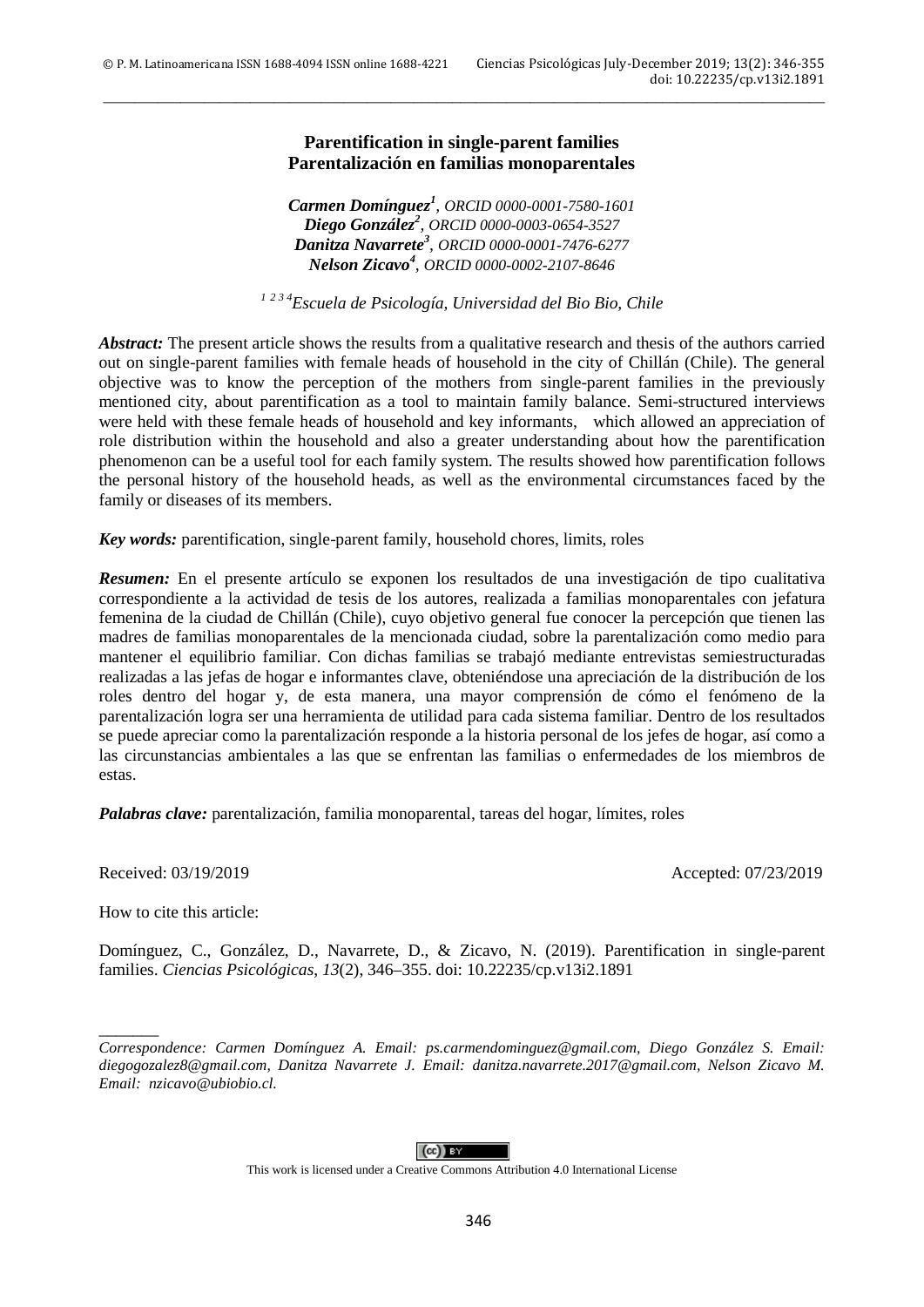## **Introduction**

According to the classification given by UNICEF (2000), it is possible to classify the parentification phenomenon as a type of emotional negligence because, since the moment a child receives a task that exceeds his or her physical and/or emotional capabilities, the parent or caregiver is necessarily ignoring which are the real capabilities the child has according to his or her age. However, unlike other types of negligence or mistreatments, this phenomenon tends to be hidden in order to maintain the family balance. As an example, this happens when a parent, for work purposes, has no one to look after the children, and therefore, the older child is left in charge of the younger ones. In this case, the child performs functions related to the parent, obtaining the benefit of being recognized for the "help" given to his or her parents or caregivers, who also benefit from the tasks performed by the child.

Among the different family conformations, single-parent families are more vulnerable to the presence of this phenomenon (Jurkovic, Thirkield and Morrell, 2001; Peris and Emery, 2005; quoted in Blazek, 2016) since there is only one adult who performs the household chores which in other family structures are carried out by two or more people, making the children more likely to adopt the missing roles in the family. This is important since, according to the data obtained from the National Social and Economic Survey (2015 CASEN survey), nuclear singleparent families represent 14.5% of the total number of households, of which, 13% are headed by females, and 1.6% by males. For these reasons, this research is focused on single-parent families.

 The present article allows determining possible actions to be taken in order to improve interventions in families with parentified children, as well as to give a warning about preventive actions that could be needed.

# *Family, Limits, Parentification, Subsystems, Single-parenthood*

The parentification concept was defined for the first time by Minuchin et al. in 1967 (quoted in Hooper and Wallace, 2009), and it means that parents resign their functions and leave the children in charge of them, or completely leaving their family in a psychological and/or physical way. Parentification is understood as assigning parental roles to one or more children of a family system or the assumption of that role by one of them. Espina and Pumar (1996) indicate that children to escape from their stage of development, but also express the need and hope for change, taking responsibilities for which they are no ready at the expense of their own emotional development. From a systemic point of view, there are two factors present in parentification, the first correspond to specific patterns in which children are expected to fulfill the emotional needs from their parents, and the second is related to additional situations that increase the emotional needs of parents for not receiving enough support from their spouse.

As we go deeper in the previously mentioned matter, according to Espina and Pumar (1996), reverse parenting happens in parents with unresolved emotional needs and who perceive their own parents as cruel and/or uncaring. The theory of Bowen (Rodríguez-González and Martínez, 2015) speaks about multigenerational transmission, being the emotional problems of the family system the result of that transmission. Therefore, as these authors expose, it is important to consider the personal experience of the parents, however, Bowen allows us to glimpse even the influence of previous generations.

Parentification can emerge as a response to the way family subsystems are delimited by both, rigid limits in the marital subsystem (Gunderson, Kerr and Englund 1980, quoted in Jurkovic, 1997), and ambiguous limits between the parental subsystem and the children (Kerig, 2005 quoted in Hooper, L'Abate, Sweeney, Gianesini, Jankowski, 2013).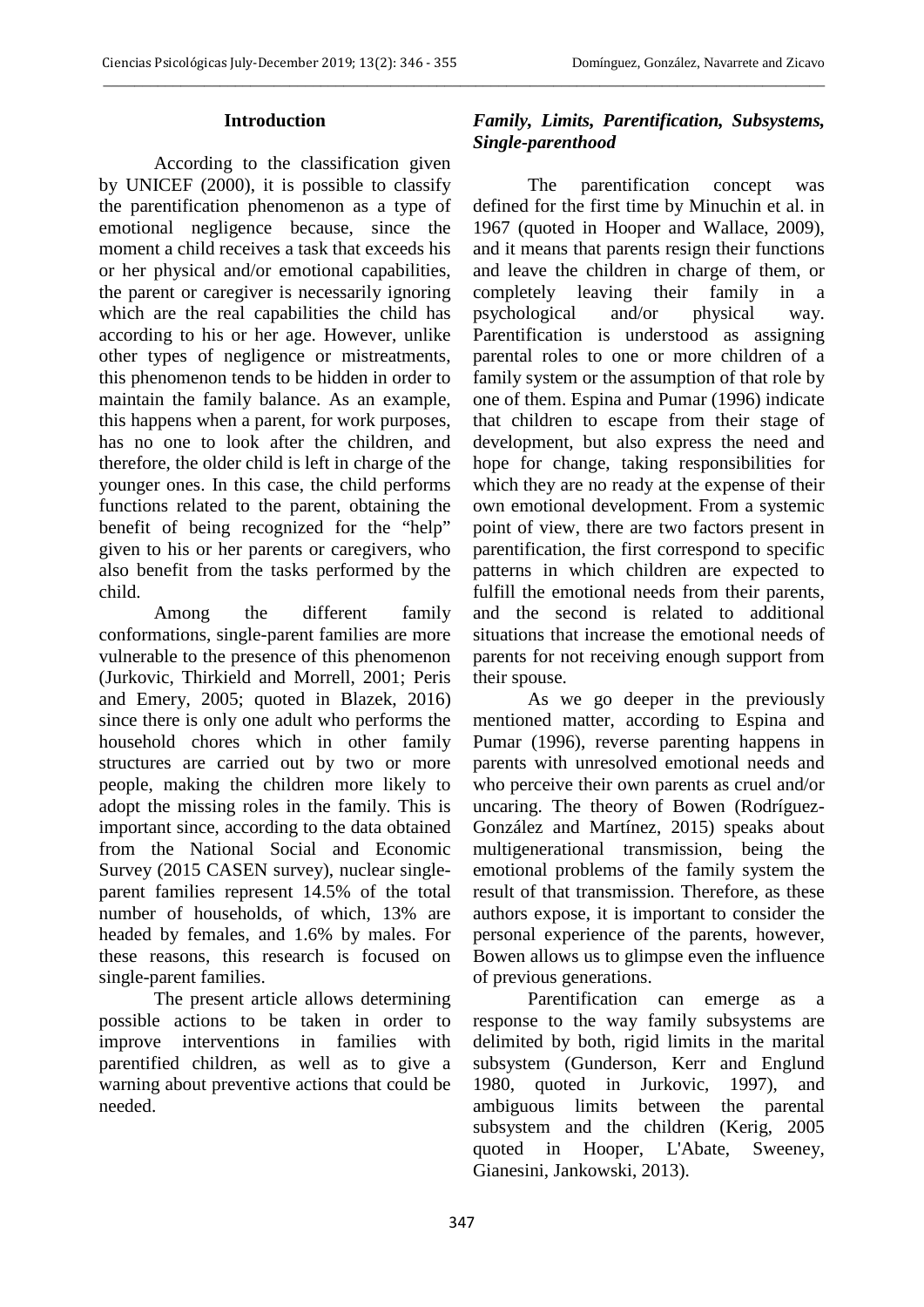There are two different types of parentification: instrumental and emotional. The first one implies that the child is left in charge of the household chores such as shopping, household managing, cooking, cleaning, etc. (Hooper, 2007 quoted in Engelhardt, 2012). This type is the less harmful, it increases the feeling of achievement and competence when parents encourage such conducts (Aldridge, 2006; Hooper, 2007 quoted in Engelhardt, 2012). On the other hand, in emotional parentification the child provides the parents with emotional support, which fulfills their psychological needs in situations of stress or crisis. This represents a greater risk for the child as he or she is not developmentally ready for this task (Hooper, 2007 quoted in Engelhardt, 2012).

According to the characterization exposed by Blazek (2016), the apparition of the parentification phenomenon is possible in single-parent families (Jurkovic, Thirkield and Morrell, 2001; Peris and Emery, 2005), as well as when one or both parents suffer from chronical diseases (Stein, Riedel&Rotheram-Borus, 2004; Duryea, 2007; Tompkins, 2007; Wallerstein, 1985), or the same happens with the brothers or sisters (Oznobishin and Kurman, 2009), among others.

If we observe the parentification process as a continuum, it is possible to establish that all the family members have been exposed to such process to some extent (Williams, 2010). However, this turns into a problem in many situations, for example, when children are left in charge of excessive responsibilities that surpass their capabilities according to their developmental level; when parents or caregivers are negligent and do not consider what is best for the child; when the child is not entitled in his or her role and when parents play a childlike role (Mika, Bergner, and Baum, 1987 quoted Williams, 2010).

Another factor to be considered and that allows us to distinguish between a parentification with negative results from the one that can be better tolerated by children, is the one that temporarily emerges while the family system adapts to the stressors or the changes that must face, for example, in a

divorce situation, the death of one of the family members, etc. (Jankowski, Hooper, Sandage and Hannah, 2011).

Selvini, Boscolo, Cecchin and Prata (1991) state that parentification can be functional for a child, however, it depends on the transactional context in which parentification appears. Children can practice and learn from this role when this is not exchangeable and not rigidly assumed.

# *Empirical Framework*

According to the study about cultural models of parenting in Chile "*Modelos culturales de crianza en Chile"* (Universidad de Chile, WorldVision, 2018), it is observed that the predominant household composition is the two-parent nuclear family (49.9%), followed by extended families (mother, father, children and other relatives, with 16.1%), and in third place single-parent families with female household heads (14.1%). This study do not quantifies single-parent families with male household heads, maybe because the percentage is very low compared with the female percentage. However, this research allows us to glimpse how relationships between parents and children are configured, including as well other relationships that children establish with other significant adults that live in the household. It can also be inferred that the care of children is still very related to the female gender, being the mother the first to correct or teach, and also being the one who the children turn to when feeling in trouble or sad. In 42.4% of the sample, the mother is the one who disciplines and provides emotional support; 13.2% pointed out that it was the father who corrected them and the mother who provided emotional support; 11.5% stated that the mother plays a disciplinary role and the father provides emotional support; and in 11% of the cases the mother provided discipline but had no one to turn to when emotional support was needed. It is important to note that this last configuration can be showing parentification, since it not only happens when the child must provide emotional support to other family members,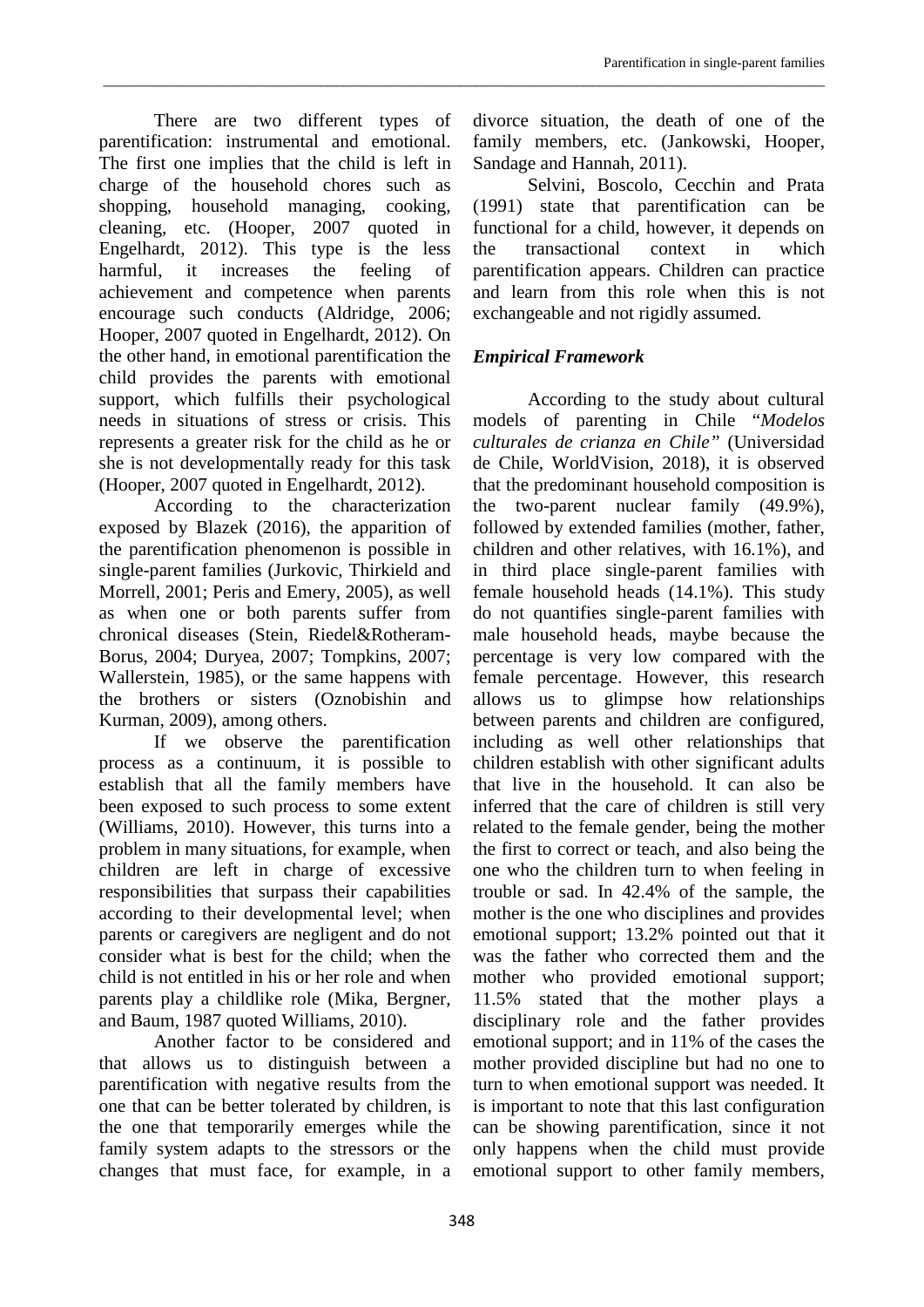but also when he or she must emotionally support him or herself. In single-parent families with female household heads, the configuration of the mother that disciplines but no one providing emotional support increases to 15.6%, which is consistent with the studies about parentification pointing to singleparenthood as one of the intervening factors.

As mentioned in *Panorama CASEN*. Households and Well-Being: Analysis of changes in the family structure (2015). Of the total number of households in Chile, 14.5% correspond to single-parent families, of which 13% are headed by females and 1.5% by males.

Regarding the demographic area to which the studied families belong, the CENSUS (National Statistics Institute [INE], 2017) showed that in the Ñuble region exist 21.924 single-parent nuclear families which represent 13.4% of the total number of households in the region.

## **Materials and Method**

This research follows the phenomenological paradigm, which understands knowledge as a process of pure immanence. The objective of the phenomenological studies is to better understand the experiences of the investigated persons, including four essential factors for that purpose: temporality, spatiality, corporeality and communality. All this locates the individual in a context that explains and contains conduct, which makes sense only in relation to this context (Álvarez, 2003).

The study used a qualitative approach which focused on "the understanding of a reality considered from its particular aspects as a product of an historical construction and viewed from the logic and sense of its protagonists, in other words, from an internal perspective" (Pérez, 2001; quoted in Quintana and Montgomery, 2006. p. 48). A rhombus or diamond design was used in order to carry out both an analytical and synthetic process. The design of this research is flexible, nonexperimental and cross-sectional, since the gathered data correspond to a fixed time

period. The semi-structured interview was used as data gathering technique, which is characterized for having a list of subjects or questions to be addressed that are randomly introduced and as a conversation (Corbetta, 2007).

The sample consisted of 4 single-parent families with a female head of household and with at least one of the children under 18 years of age. All these families are residing in the city of Chillán, Chile. The participants of this investigation were contacted through the Psychosocial Center from the city of Chillan, which is an institution that depends on Universidad del Biobío and provides free psychological care.

First of all, a preliminary interview was carried out with the female heads of household in order to avoid non parentified families and to gather data about the genogram. Afterwards, a semi-structured interview was done with an average length of one hour in order to inquire about family dynamic characteristics. An open interview was conducted with a key informant for the purpose of triangulating the obtained data. At the end of this stage, a data analysis was carried out as described below.

## *Data analysis, ethical and quality criteria*

A content analysis was used, which is characterized for being an "empirical approach of methodologically controlled analysis of texts inside its contexts of communication, following step by step the analytical rules of content and models, without quantification" (Mayring, 2000 quoted in Cáceres, 2003, p. 56).

As previously mentioned, a rhombus or diamond design was used, for which it was first necessary to deconstruct the subject of study by a review of the available literature. Subsequently, a framework of reference was developed as a guide for the operationalization of the phenomenon to be studied, in other words, "the definition of the instruments, the identification of the units to be observed and the attributes of the analysis units" (Henríquez and Barriga, 2005, p. 165).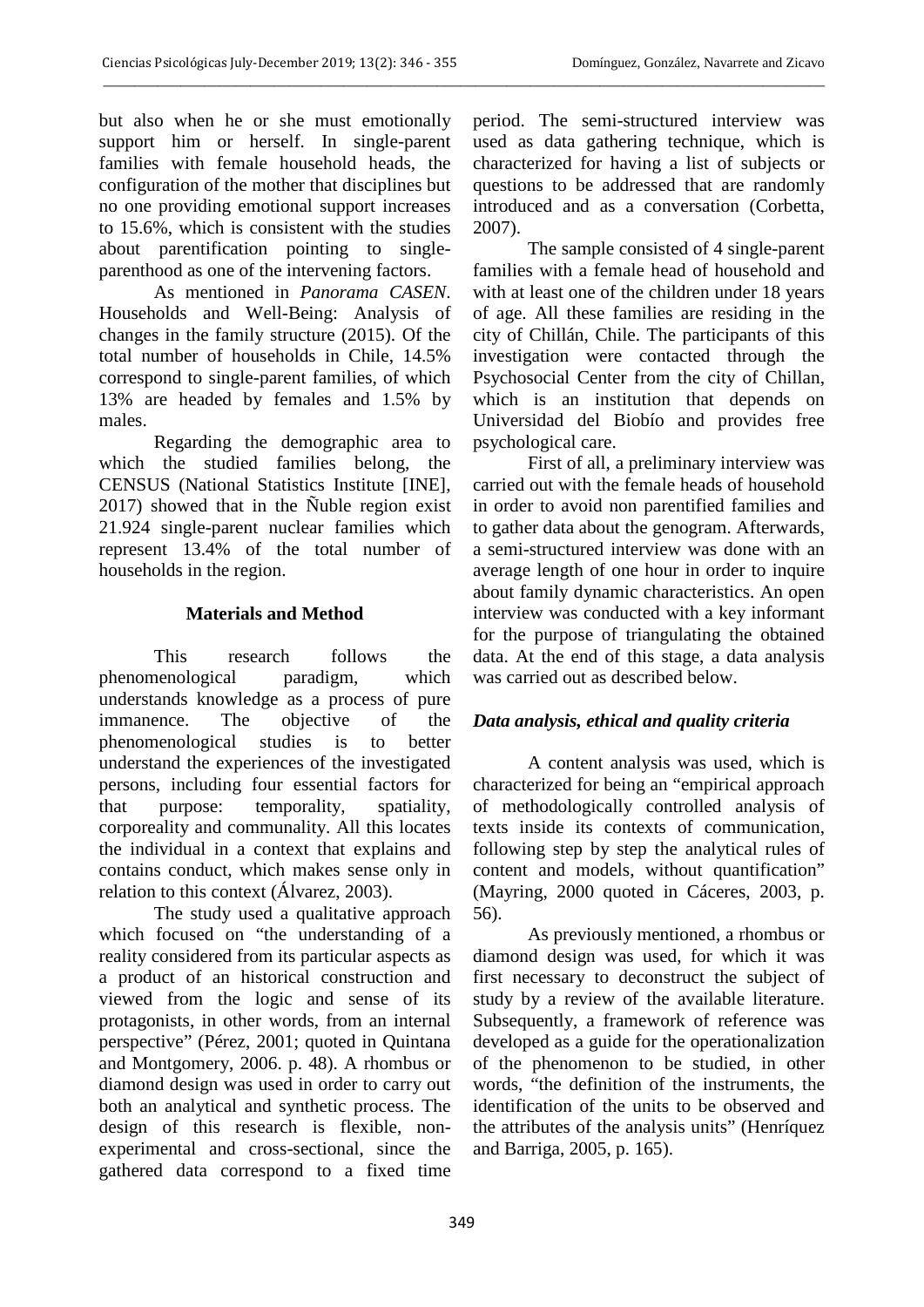The operational construction is found between the previously mentioned development of analysis and the synthetic stage. In this research, codification was used as a way to transform information into data, considering the constructs found in the framework of reference, while including emerging codes of the experiences gathered. Following what is exposed above, the codes were related and organized in order to reconstruct the deconstructed subject of study (Henríquez and Barriga, 2005).

The last stage included the synthetic process, which implied an interpretation of the obtained data guided by the framework of reference in order to fulfill the objectives proposed by this investigation, which in this case were to know, identify, inquire and describe (Henríquez and Barriga, 2005).

The quality criteria were safeguarded by the triangulation between investigators, the triangulation of theory, and the critical judgment of the academic advisor, besides the use of the "clarification" verbal technique during the conduction of the interviews, all of these in order to confirm that the investigators fully and truthfully understand what is being expressed by the interviewed. At the same time, the dependence criterion is evidenced by the assessments with the thesis supervisor, which ensures a proper development of the research process.

Regarding ethical criteria, according to what is stated by González (2002), this research presents clinical and social value, since it contributes to the deconstruction of prejudices about families with parentified children and to take a more comprehensive look at this phenomenon, besides the creation of a space for the learning and development of parenting skills for the parents of these families. Scientific validity is given by the proper realization of a project, which involved internal and external supervision in every stage of this process. In addition, the participants were equally chosen using the methods described in the methodology. Once the results of this research were obtained, each of the interviewed mothers received psychoeducation about parentification and stages of human development. All of the foregoing was safeguarded by an informed consent that was written and signed.

## **Results**

The results of the 4 studied families are shown bellow, condensed in summary tables in which can be found the themes and Subthemes of this research, as well as the corresponding a priori and a posteriori dimensions with the prefix "DE." for an emerging dimension, and which corresponds to the specific dimensions of the family under consideration.

# *Family 1*

\_\_\_\_\_\_\_\_\_\_\_\_\_\_\_\_\_\_\_\_\_\_\_\_\_\_\_\_\_\_\_\_\_\_\_\_\_\_\_\_\_\_\_\_\_\_\_\_\_\_\_\_\_\_\_\_\_\_\_\_\_\_\_\_\_\_\_\_\_\_\_\_\_\_\_\_\_\_\_\_\_\_\_\_\_\_\_\_\_\_\_\_\_

Family  $N^{\circ}1$  is made of the mother and her two children, D. (18 years) and J.P. (7 years). The family income is earned from the formal work of the female household head and her side jobs. For this reason she spends little time in the house.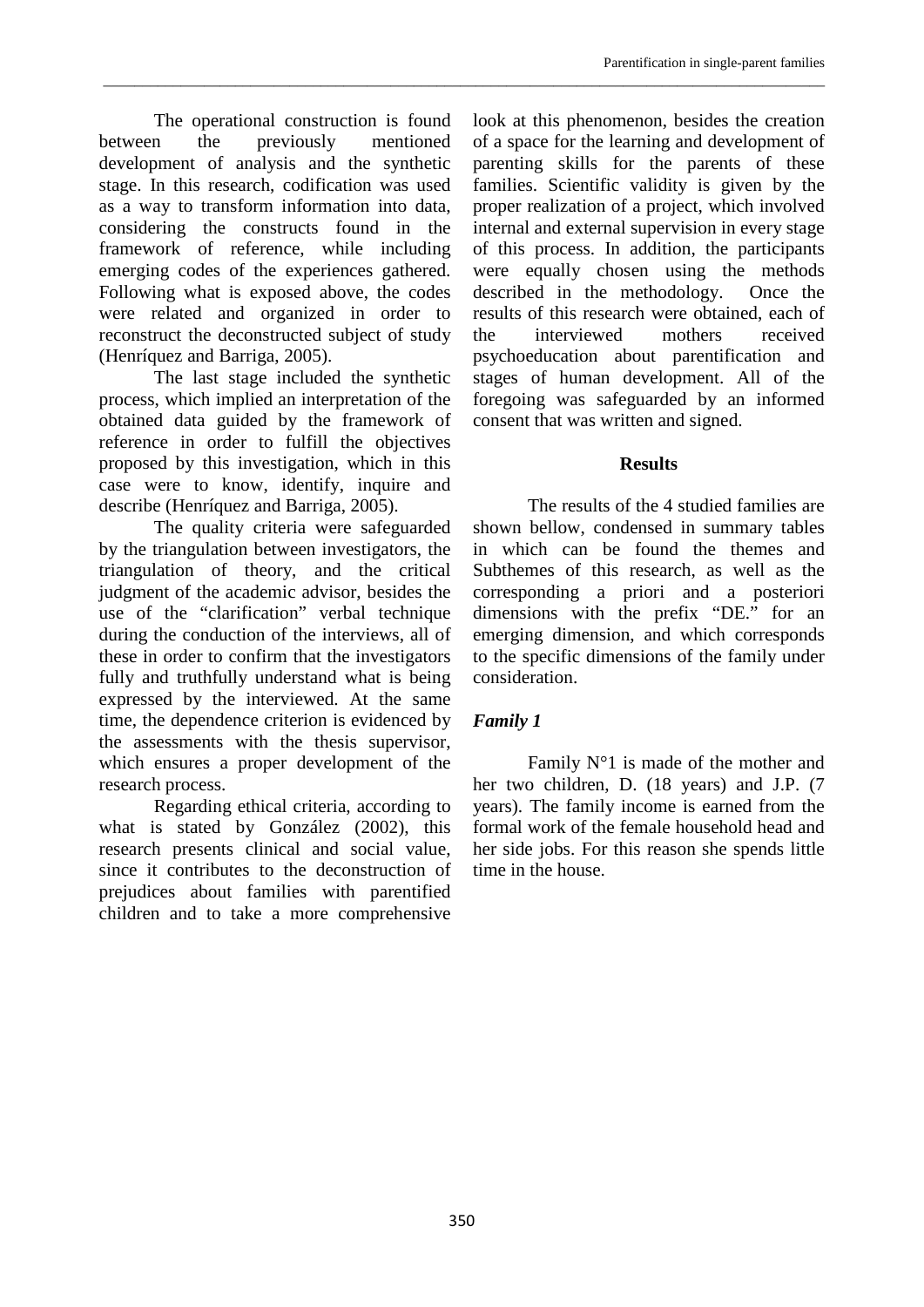| Theme N°1 "Perception about                                                                                                                                                                                           | Theme N°2 "Knowledge about                                                                                                                                     | Theme N°3 "Expectations at                                                                                                                                    |
|-----------------------------------------------------------------------------------------------------------------------------------------------------------------------------------------------------------------------|----------------------------------------------------------------------------------------------------------------------------------------------------------------|---------------------------------------------------------------------------------------------------------------------------------------------------------------|
| family dynamic"                                                                                                                                                                                                       | physical<br>and<br>psychological                                                                                                                               | an instrumental and emotional                                                                                                                                 |
|                                                                                                                                                                                                                       | development"                                                                                                                                                   | level"                                                                                                                                                        |
| Subtheme "Family hierarchy"<br>Greater influence of<br>٠<br>children over parents<br>DF.<br>Punishments<br>٠<br>(positive and negative)<br>DF.<br>Parental<br>inconsistency<br>DE.<br>Deficient<br>٠<br>communication | Subtheme "Stages of physical<br>and<br>psychological<br>development"<br>DE.<br>Psychological<br>(younger<br>problems<br>under<br>son<br>psychological therapy) | Subtheme "Instrumental level"<br>Household<br>chores<br>٠<br>(older daughter)<br>Caregiver<br>(older<br>٠<br>daughter)<br>Independence<br>(older<br>daughter) |
| DE.<br>Distant<br>٠<br>relationship                                                                                                                                                                                   |                                                                                                                                                                |                                                                                                                                                               |
| Subtheme "Family limits"                                                                                                                                                                                              | Subtheme<br>"Knowledge                                                                                                                                         | Subtheme "Emotional level"                                                                                                                                    |
| Ambiguous limits                                                                                                                                                                                                      | support"                                                                                                                                                       | DE. Support to parents                                                                                                                                        |
|                                                                                                                                                                                                                       | knowledge<br>Common<br>experience,<br>(Personal                                                                                                                | brothers (older<br>and<br>daughter)                                                                                                                           |
|                                                                                                                                                                                                                       | comparison with other<br>children<br>and<br>the                                                                                                                |                                                                                                                                                               |
|                                                                                                                                                                                                                       | media)                                                                                                                                                         |                                                                                                                                                               |
| Subtheme "Roles"                                                                                                                                                                                                      |                                                                                                                                                                |                                                                                                                                                               |
| Role reversal<br>٠                                                                                                                                                                                                    |                                                                                                                                                                |                                                                                                                                                               |
| DE.<br>Complementary<br>٠<br>roles<br>(Daughter<br>as<br>housewife and mother<br>as income provider)<br>Gender roles<br>٠<br>Transgenerational<br>gender roles                                                        |                                                                                                                                                                |                                                                                                                                                               |

#### *Family 2*

Family N°2 is made of the mother and her three children, F. (26 years), V. (18 years) and C. (10 years). Family income is provided

by pensions received by the mother for her children, including the disability pension of F., who is diagnosed with Moderate Intellectual Deficit.

| Theme N°1 "Perception about<br>family dynamic"                                                                                                                       | Theme N°2 "Knowledge about<br>and<br>physical<br>psychological<br>development"                               | Theme N°3 "Expectations at<br>an instrumental and emotional<br>level"                                                                                                                                                                                                                                                                                                                                                                                           |
|----------------------------------------------------------------------------------------------------------------------------------------------------------------------|--------------------------------------------------------------------------------------------------------------|-----------------------------------------------------------------------------------------------------------------------------------------------------------------------------------------------------------------------------------------------------------------------------------------------------------------------------------------------------------------------------------------------------------------------------------------------------------------|
| Subtheme "Family hierarchy"<br>Greater influence of<br>parents over children<br>Democratic style (High<br>٠<br>affection<br>and<br>high<br>control)<br>Communication | Subtheme "Stages of physical<br>psychological<br>and<br>development"<br>Late childhood<br>and<br>adolescence | Subtheme "Instrumental level"<br>٠<br>Household<br>chores<br><i>(exclusive</i><br>of<br>the<br>mother)<br>Management<br>of<br>household<br>expenses<br>(older daughter has<br>worked for 4 years)<br>Caregiver (mother and<br>older daughter take<br>care of the son with<br>moderate intellectual<br>deficit)<br>Independence<br>(Dependant older son,<br>independent<br>older<br>daughter and greater<br>autonomy<br>expected<br>from<br>younger<br>daughter) |
| Subtheme "Limits"<br>Ambiguous limits                                                                                                                                | "Knowledge<br>Subtheme<br>support"<br>Common knowledge                                                       | Subtheme "Emotional level"<br>Self-containment<br>٠<br>Containment<br>for<br>and/or<br>parents<br>brothers<br>(older<br>daughter)<br>Family counselor                                                                                                                                                                                                                                                                                                           |
| Subtheme "Roles"<br>Role reversal (partial)<br>٠<br>Gender roles<br>DE. Transformation of<br>gender roles                                                            |                                                                                                              |                                                                                                                                                                                                                                                                                                                                                                                                                                                                 |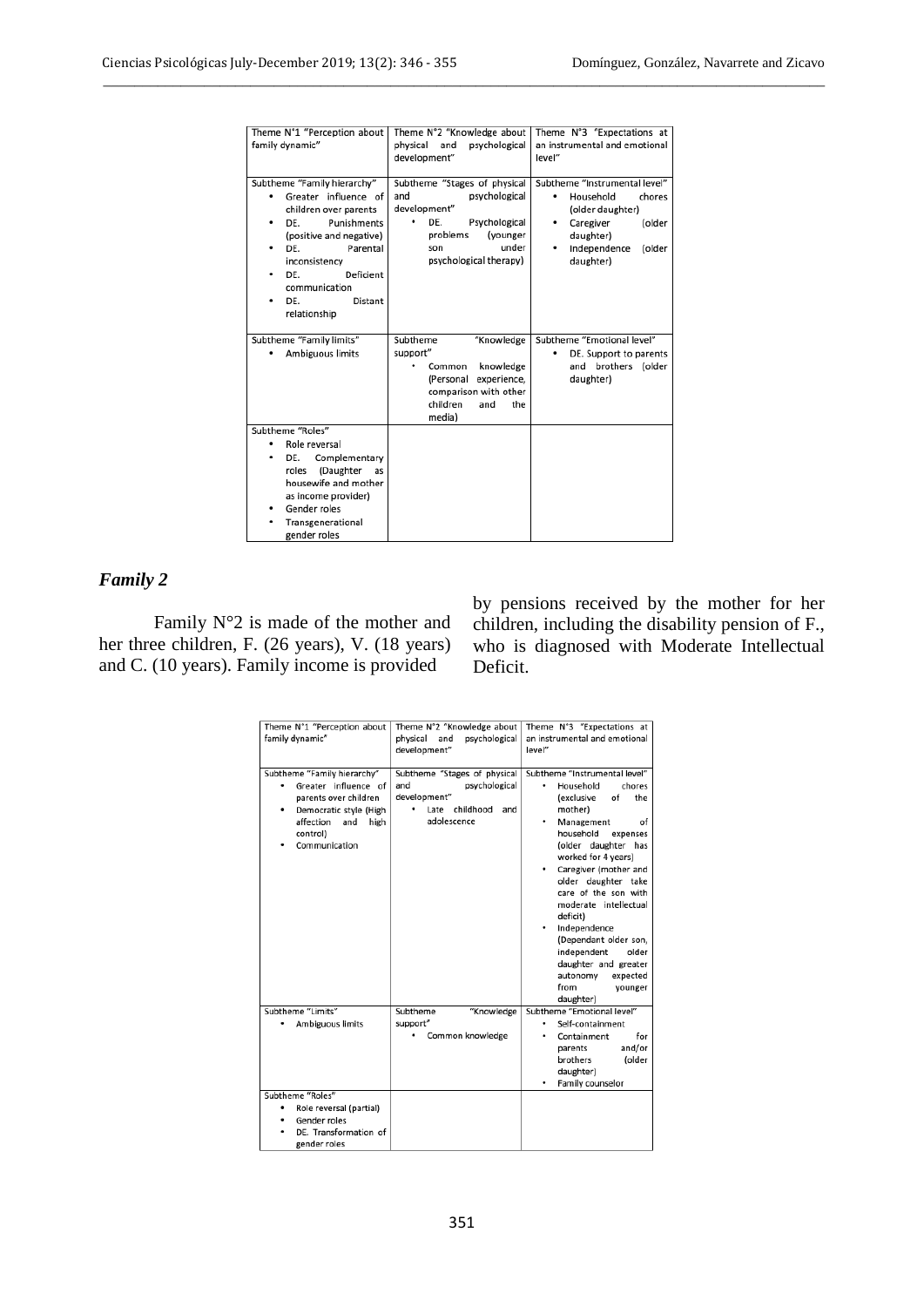#### *Family 3*

Family  $N^{\circ}3$  is made of the mother and her daughter, L. (6 years). Despite the fact that the mother states that she lives with her partner and her brother, in any moment these people

assume care of L. On the other hand, the mother said anything about how family income was provided. Nowadays, she has been unemployed for one month and a half.

| Theme N°1 "Perception about<br>family dynamic"                                                                                                                                     | Theme N°2 "Knowledge about<br>and<br>physical<br>psychological<br>development"                                                         | Theme N°3 "Expectations at<br>an instrumental and emotional<br>level"                                                                                                                                                    |
|------------------------------------------------------------------------------------------------------------------------------------------------------------------------------------|----------------------------------------------------------------------------------------------------------------------------------------|--------------------------------------------------------------------------------------------------------------------------------------------------------------------------------------------------------------------------|
| Subtheme "Family hierarchy"<br>Greater influence of<br>parents over children<br>Parental inconsistency<br>٠<br>Democratic style (high<br>٠<br>affection<br>high<br>and<br>control) | Subtheme "Stages of physical<br>psychological<br>and<br>development"<br>Psychological<br>problems<br>Overbearing<br>adult<br>٠<br>view | Subtheme "Instrumental level"<br>Household chores<br>Caregiver<br>Independence<br>٠<br>(Academic<br>self-<br>regulation)<br>(Household<br>Initiative<br>٠<br>chores performed by<br>initiative<br>of<br>the<br>children) |
| Subtheme "Limits"<br>Ambiguous limits                                                                                                                                              | Subtheme<br>"Knowledge<br>support"                                                                                                     | Subtheme "Emotional level"<br>Self-containment<br>٠<br>٠                                                                                                                                                                 |
|                                                                                                                                                                                    | Common knowledge                                                                                                                       | DE.<br>Secondary<br>parentification                                                                                                                                                                                      |
| Subtheme "Roles"<br>Perception of maturity                                                                                                                                         |                                                                                                                                        |                                                                                                                                                                                                                          |
| Gender roles<br>٠                                                                                                                                                                  |                                                                                                                                        |                                                                                                                                                                                                                          |

\_\_\_\_\_\_\_\_\_\_\_\_\_\_\_\_\_\_\_\_\_\_\_\_\_\_\_\_\_\_\_\_\_\_\_\_\_\_\_\_\_\_\_\_\_\_\_\_\_\_\_\_\_\_\_\_\_\_\_\_\_\_\_\_\_\_\_\_\_\_\_\_\_\_\_\_\_\_\_\_\_\_\_\_\_\_\_\_\_\_\_\_\_

## *Family 4*

Family Nº 4 is made of the mother and her two daughters, C. (14 years) and R. (11

years). Family income is obtained from the work of the mother (Nursing technician).

| Theme N°1 "Perception about      | Theme N°2 "Knowledge about       | Theme N°3 "Expectations at    |
|----------------------------------|----------------------------------|-------------------------------|
| family dynamic"                  | physical<br>and<br>psychological | an instrumental and emotional |
|                                  | development"                     | level"                        |
|                                  |                                  |                               |
| Subtheme "Family hierarchy"      | Subtheme "Stages of physical     | Subtheme "Instrumental level" |
| Greater influence of             | and<br>psychological             | Household<br>chores           |
| the mother over the              | development"                     | (mainly in charge of          |
| children                         | Psychological<br>٠               | the mother)                   |
| DE. Overprotection               | problems                         | Independence                  |
| Democratic<br>stvle              | Overbearing<br>adult             | (Daughters<br>do<br>not       |
| <i>(close</i><br>relationship    | view                             | perform activities by         |
| with older daughter              |                                  | their own)                    |
| and distant with the             |                                  |                               |
| younger one)                     |                                  |                               |
|                                  |                                  |                               |
| Subtheme "Limits"                | Subtheme<br>"Knowledge           | Subtheme "Emotional level"    |
| DE. Transition in the            | support"                         | Self-containment (the         |
| establishment of limits          | ۰<br>Scientific<br>knowledge     | daughters<br>do<br>not        |
| <b>(Conscious</b><br>attempts    | (the<br>mother<br>has            | share their problems)         |
| of the mother<br>to              | access to psychologists          | Containment<br>of             |
| establish limits)                | that<br>answer<br>her            | and/or<br>parents             |
| DE.<br>Depression                | doubts)                          | brothers (The mother          |
| (Regarding how this              |                                  | indicates<br>have<br>to       |
| disorder<br>affects              |                                  | emotional<br>received         |
| parenting)                       |                                  | support<br>from<br>her        |
| DE. Parental concern             |                                  | daughters<br>during           |
| (regarding additional            |                                  | several crisis)               |
| pressures the mother             |                                  | DE. Emotional disorder        |
| has to endure in order           |                                  | (Mother<br>has<br>been        |
| that her disorder do             |                                  | under treatment for           |
| affect<br>not<br>her             |                                  | depression<br>for<br>3        |
| daughters)                       |                                  | years)                        |
| Subtheme "Roles"                 |                                  |                               |
| Role reversal between            |                                  |                               |
| parents and children<br>(Older   |                                  |                               |
| daughter<br>emotional            |                                  |                               |
| provides<br>support<br>her<br>to |                                  |                               |
| mother. Related to the           |                                  |                               |
| "transition<br>in.<br>the        |                                  |                               |
| establishment<br>of              |                                  |                               |
| limits" dimension)               |                                  |                               |
| DE. Guilt (Related to            |                                  |                               |
| depression)                      |                                  |                               |
| Gender roles                     |                                  |                               |
| Transgenerational                |                                  |                               |
| gender role                      |                                  |                               |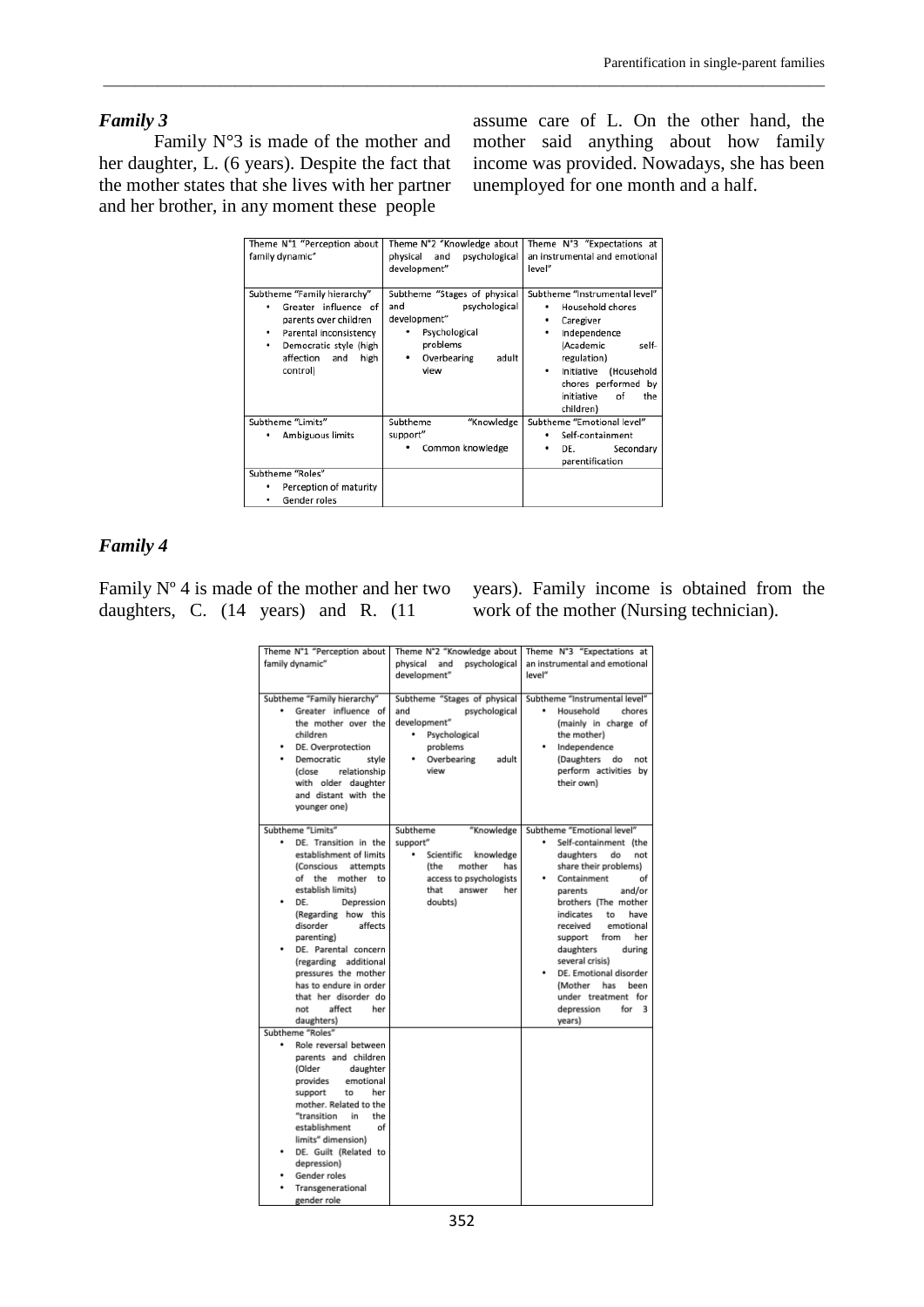It is necessary to clarify that due to the number of studied families, and being consistent with the phenomenological characteristics of a research, the obtained results in the study are summarized in this article and correspond only to the studied families and their particular characteristics; therefore, these results are not representative or applicable to other families.

#### **Conclusions**

The parentification process responds to the specific needs of each family system, which suggests that the emergency of a specific type of parentification will be mainly given by the characteristics of the specific needs of each family, as well as by the parenting style and skills. Therefore, it can be concluded that:

For family N°1, parentification is a phenomenon that provides family balance, causing the assumption by the children of the chores that the mother cannot do towards the household or her children. This allows the mother to focus on other relevant tasks for the system like the earning of greater economic income. Parentification emerges as a response to the lack of support networks to rely on at an instrumental and emotional level. For this reason, the style of parentification observed in this family corresponds to a mixed type. Such parentification appears as a response to complementary roles, in which the mother plays the role of "provider" and the daughter the role of "mother – housewife". This is consistent with what is explained in the structural model, which states that complementary roles appear between the family members as a response to transactional guidelines, and it is related to the expectations and demands between them (Moreno, 2015).

In the case of family Nº2, an emotional and instrumental parentification was observed, which can be appreciated both in the demands and expectations of the female household head on her daughters. In the emotional level this is translated as the support that she must provide to the daughters according to her. The phenomenon satisfies the lack of supportive

networks to rely on, situation that is pointed out by Barudy (2009) as a relevant factor when parentification appears in families, since all the problems must be solved inside the family system, which in the case of single-parent families with ambiguous limits, implies a greater participation of children in these solutions.

Regarding family  $N^{\circ}3$ , it is shown a parentification of emotional type, since the mother believes that the daughter should emotionally contain herself, and so, getting more time to perform other labors. On the other hand, in this particular case is observed that the mother (who was parentified during her childhood) repeats this parenting process with her daughter, which we will label as secondary parentification. This term is used to refer to the phenomenon that meet the characteristics of parentification, but do not responds to any actual need of the family system, therefore, it represents a repetition of the parenting patterns used in the family of origin of the parents, which in the case of single-parent families seems to be easier to identify, since there is only one point of view regarding parenting styles.

Finally, in the case of family  $N^{\circ}4$  is observed an emotional parentification that emerges as a result of the conflictive divorce which ended the marriage relationship and of the depressive disorder currently suffered by the female household head. This is related to what is mentioned by Hooper (2007, 91 quoted in Engelhardt, 2012), regarding the appearance of emotional parentification to provide the parents with emotional support in order to meet their psychological needs in situations of stress or crisis. In this sense, emotional parentification contributes to the family subsystem since it allows the mother to satisfy her need for containment regarding the conflicts she maintains with her ex-husband and the very symptoms of depressive disorder. This situation is aggravated by the lack of supportive networks that the mother relies on.

Considering the results observed and the conclusions derived from them, it can be concluded that parentification is a process that, even though has different origins; normative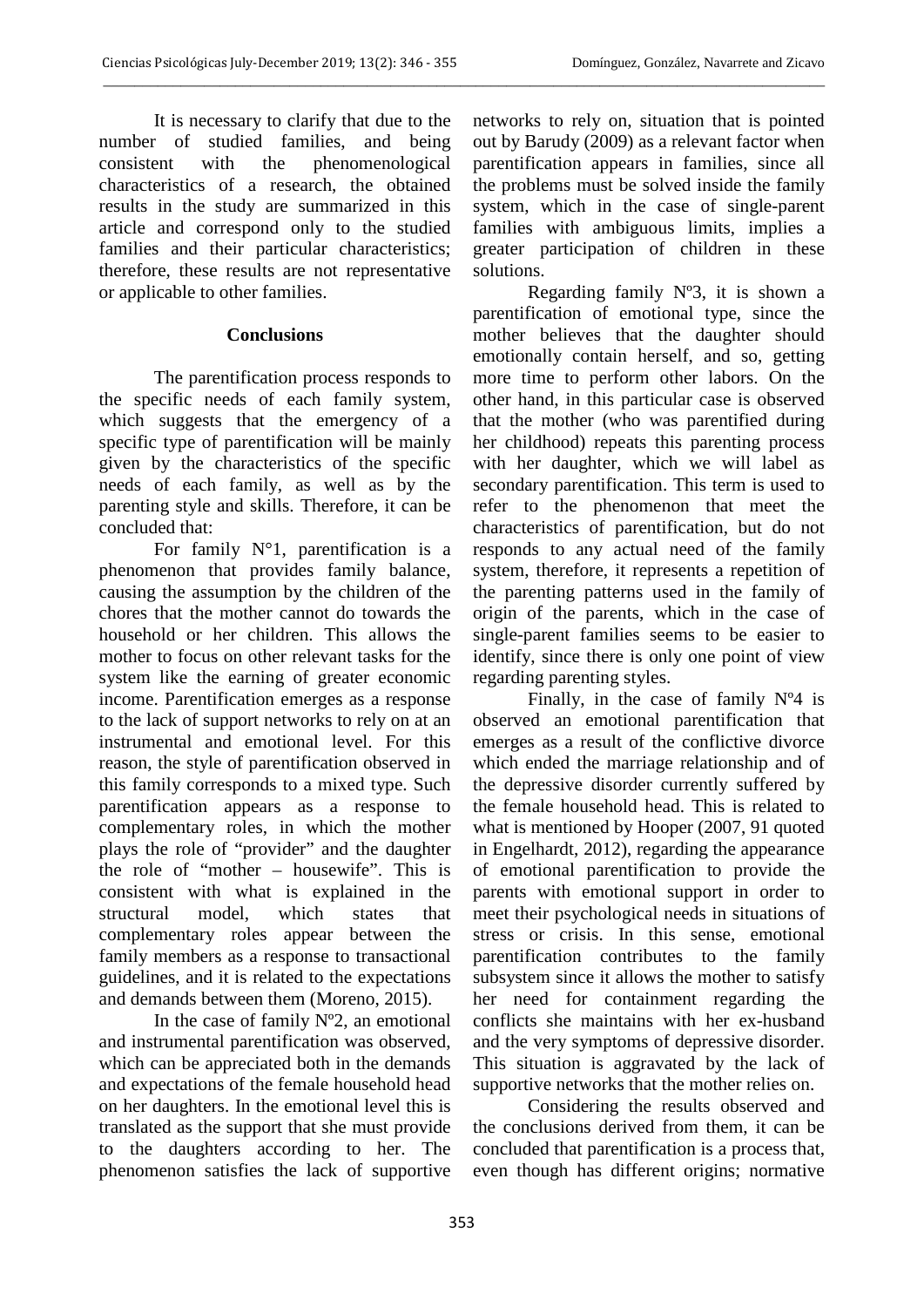and non-normative crisis, family history, among others; it always results in a way to achieve family balance. Due to the fact that the system benefits from this, it tends to hide the phenomenon, even in situations when can be pathological or harmful for a correct development of the children, who have to sacrifice themselves for the functionality of the system.

# *Suggestions for future investigations*

• Children should be integrated in the research since through their testimony one can access into the way they perceive parentification and how this phenomenon affects them, in order to have a panoramic view of all the family subsystem.

• Single-parent families with a male household head should be included in order to study the differences that could exist between them and those with female household heads.

• A wider sample should be used in order to generalize the results.

Authors' participation:

a) Conception and design of the work; b) Data acquisition; c) Analysis and interpretation of data; d) Writing of the manuscript; e) Critical review of the manuscript.

C.D. has contributed in a,b,c,d, e; D.G. in a, b, c, d, e; D.N. in a, b, c, d, e; N.Z. in a, b, c, d, e.

# **References**

- Álvarez, J. (2003). *Cómo hacer investigación cualitativa*. México D.F: Paidós.
- Barudy, J. (2009). *Los buenos tratos a la infancia: parentalidad, apego y resiliencia*. Barcelona: Gedisa.
- Blazek, M. (2016). *Parental attitudes and parentification of children in families with limited parental care competencies.*  Polish Journal of Applied Psychology, 14(3), 93-107. Doi:10.1515/pjap-2015- 0064
- Boszormenyi-Nagy, I. y Spark, G. (2013). *Invisible Loyalties: Reciprocity In*

*Intergeueratioual Family Therapy.*  New York: Routledge

\_\_\_\_\_\_\_\_\_\_\_\_\_\_\_\_\_\_\_\_\_\_\_\_\_\_\_\_\_\_\_\_\_\_\_\_\_\_\_\_\_\_\_\_\_\_\_\_\_\_\_\_\_\_\_\_\_\_\_\_\_\_\_\_\_\_\_\_\_\_\_\_\_\_\_\_\_\_\_\_\_\_\_\_\_\_\_\_\_\_\_\_\_

- Cáceres, P. (2003). *Análisis de contenido cualitativo: una alternativa metodológica alcanzable. Psicoperspectivas, individuo y sociedad.* 2(1), 53-82. Recuperado dehttp://www.psicoperspectivas.cl/index. php/psicoperspectivas/article/viewFile/3/ 3
- Corbetta, P. (2007). Metodología *y Técnicas de la investigación social*. Madrid: McGraw-Gill.

Encuesta de caracterización socioeconómica [CASEN]. (2015). *Hogares y bienestar: Análisis de cambios en la estructura de los hogares (1990-2015).* Recuperado de .http://observatorio.ministeriodesarrollos ocial.gob.cl/documentos/Panorama\_Case n\_ 2015\_Hogares\_y\_bienestar.pdf

Engelhardt, J. (2012). The Developmental Implications of Parentification: Effects on Childhood Attachment. *Graduate Student Journal of Psychology.* 14, 45- 52. Recuperado de:htttps://www.tc.columbia.edu/publica tions/gsjp/gsjp-volumesarchive/gsjp-volume-14-

2012/25227\_Engelhardt\_Parentification. pdf

- Espina, A., Pumar, B. (1996). *Terapia familiar sistémica: teoría, clínica investigación.* España: Fundamentos.
- Fondo Internacional de Emergencia de las Naciones Unidas para la Infancia [UNICEF, por sus siglas en inglés]. (2000). Maltrato infantil en Chile. UNICEF responde.
- González, M. (2002). Aspectos éticos de la investigación cualitativa. *Revista Iberoamericana de Educación,* (29), 85- 103.
- Henríquez, G. y Barriga, O. (2005). El Rombo de la Investigación. *Cinta de Moebio,* (23), 162-168. Recuperado de http://www.facso.uchile.cl/publicaciones /moebio/23/henriquez.htm
- Hooper, L. M., L'Abate, L., Sweeney, L. G., Ganesini, G. y Jankowsk, P. J. (2013). *Models of Psychopathology:*